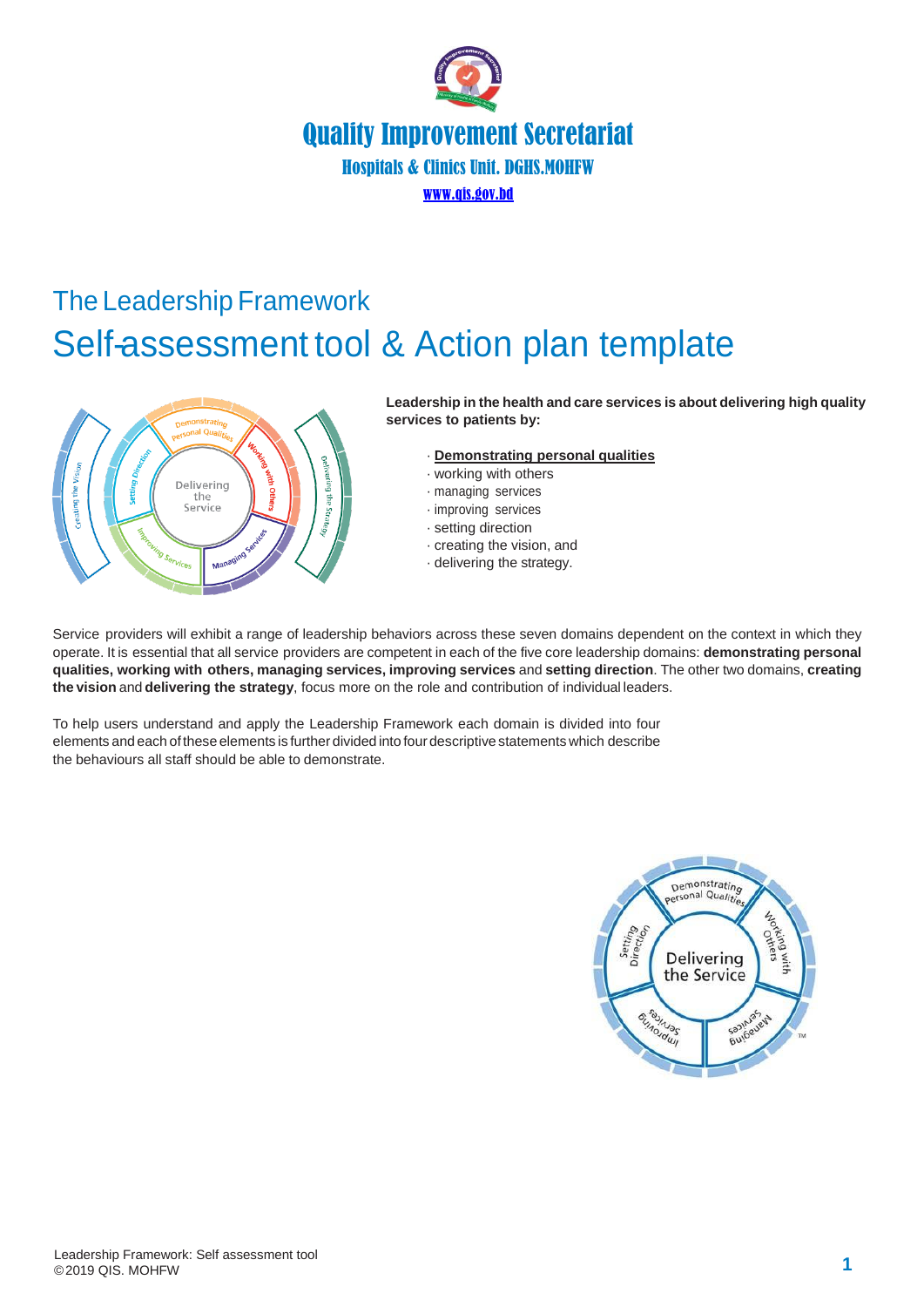## 1. Demonstrating Personal Qualities



Effective leadership requires individuals to draw upon their values, strengths and abilities to deliver high standards of service. To do so, they must demonstrate effectiveness in:

- **Developing self-awareness** by being aware of their own values, principles, and assumptions, and by being able to learn from experiences
- **Managing yourself** by organizing and managing themselves while taking account of the needs and priorities of others
- **Continuing personal development** by learning through participating in continuing professional development and from experience andfeedback
- **Acting with integrity** by behaving in an open, honest and ethical manner.

Look at statements below:

- On the scale next to each statement, choose a rating that reflects how frequently it applies to you
- Total your scores after each domain and reflect on how you have scored yourself **A** lot of the **A** lot of the **A** lot of the **A** lot of the **A** lot of the **A** lot of the **A** lot of the **A**



**time Some of time**

| f the $\sqrt{\frac{v_{\text{eq}}}{N}}$ None of the |
|----------------------------------------------------|
|                                                    |
| time                                               |

|                                                                                                                                      |  | time |
|--------------------------------------------------------------------------------------------------------------------------------------|--|------|
| <b>DEMONSTRATING PERSONAL QUALITIES</b>                                                                                              |  |      |
| <b>Developing Self Awareness</b>                                                                                                     |  |      |
| I reflect on how my own values and principles influence my behaviour and<br>impact on others                                         |  |      |
| I seek feedback from others on my strengths and limitations and modify<br>my behaviour accordingly                                   |  |      |
| <b>Managing Yourself</b>                                                                                                             |  |      |
| I remain calm and focused under pressure                                                                                             |  |      |
| I plan my workload and deliver on my commitments to consistently high<br>standards demonstrating flexibility to service requirements |  |      |
| <b>Continuing Personal Development</b>                                                                                               |  |      |
| I actively seek opportunities to learn and develop                                                                                   |  |      |
| I apply my learning to practical work                                                                                                |  |      |
| <b>Acting with Integrity</b>                                                                                                         |  |      |
| I act in an open, honest and inclusive manner - respecting other people's<br>culture, beliefs and abilities                          |  |      |
| I speak out when I see that ethics or values are being compromised                                                                   |  |      |
| TOTAL                                                                                                                                |  |      |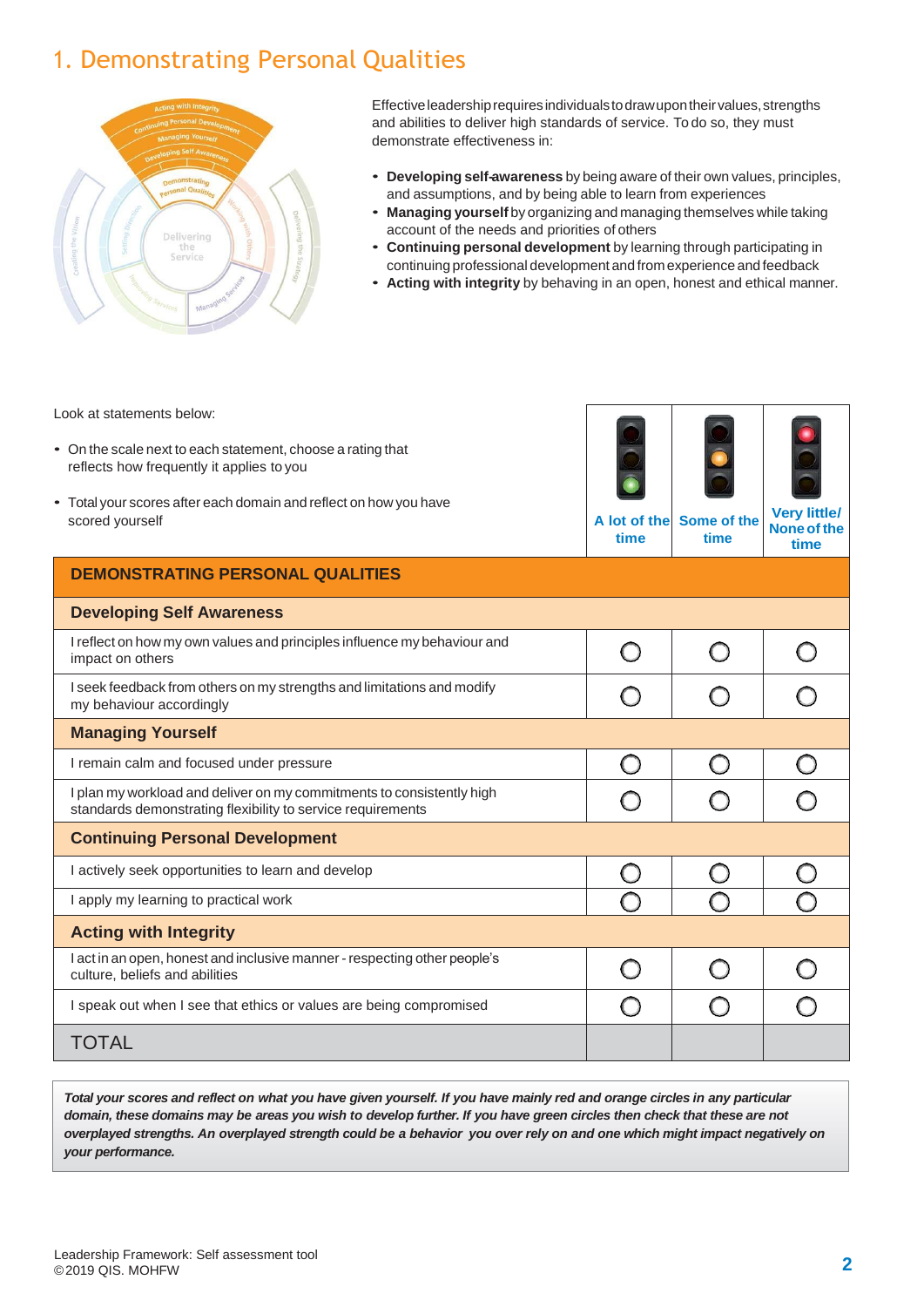## 2. Working with Others



Effective leadership requires individuals to work with others in teams and networks to deliver and improve services. Todoso, they must demonstrate effectiveness in:

- **Developing networks** by working in partnership with patients, carers, service users and their representatives, and colleagues within and across systems to deliver and improve services
- **Building and maintaining relationships** by listening, supporting others, gaining trust and showing understanding
- **Encouragingcontribution**by creating anenvironment where others have the opportunity to contribute
- **Working within teams** to deliver and improveservices.

Look at statements below:

- On the scale next to each statement, choose a rating that reflects how frequently it applies to you
- Total your scores after each domain and reflect on how you have scored yourself **A** lot of the **A** lot of the **A** lot of the **A**



**time Some of the time None of the time**

#### **WORKING WITH OTHERS**

| <b>Developing Networks</b>                                                                                   |  |  |
|--------------------------------------------------------------------------------------------------------------|--|--|
| I identify opportunities where working collaboratively with others will bring<br>added value to patient care |  |  |
| I share information and resources across networks                                                            |  |  |
| <b>Building and Maintaining Relationships</b>                                                                |  |  |
| I communicate clearly and effectively with others                                                            |  |  |
| I listen to and take into account the needs and feelings of others                                           |  |  |
| <b>Encouraging Contribution</b>                                                                              |  |  |
| I actively seek contributions and views from others                                                          |  |  |
| I am comfortable managing conflicts of interests or differences of opinion                                   |  |  |
| <b>Working within Teams</b>                                                                                  |  |  |
| I put myself forward to lead teams, whilst always ensuring I involve the<br>right people at the right time   |  |  |
| I acknowledge and appreciate the efforts of others within the team and<br>respect the team's decision        |  |  |
| TOTAL                                                                                                        |  |  |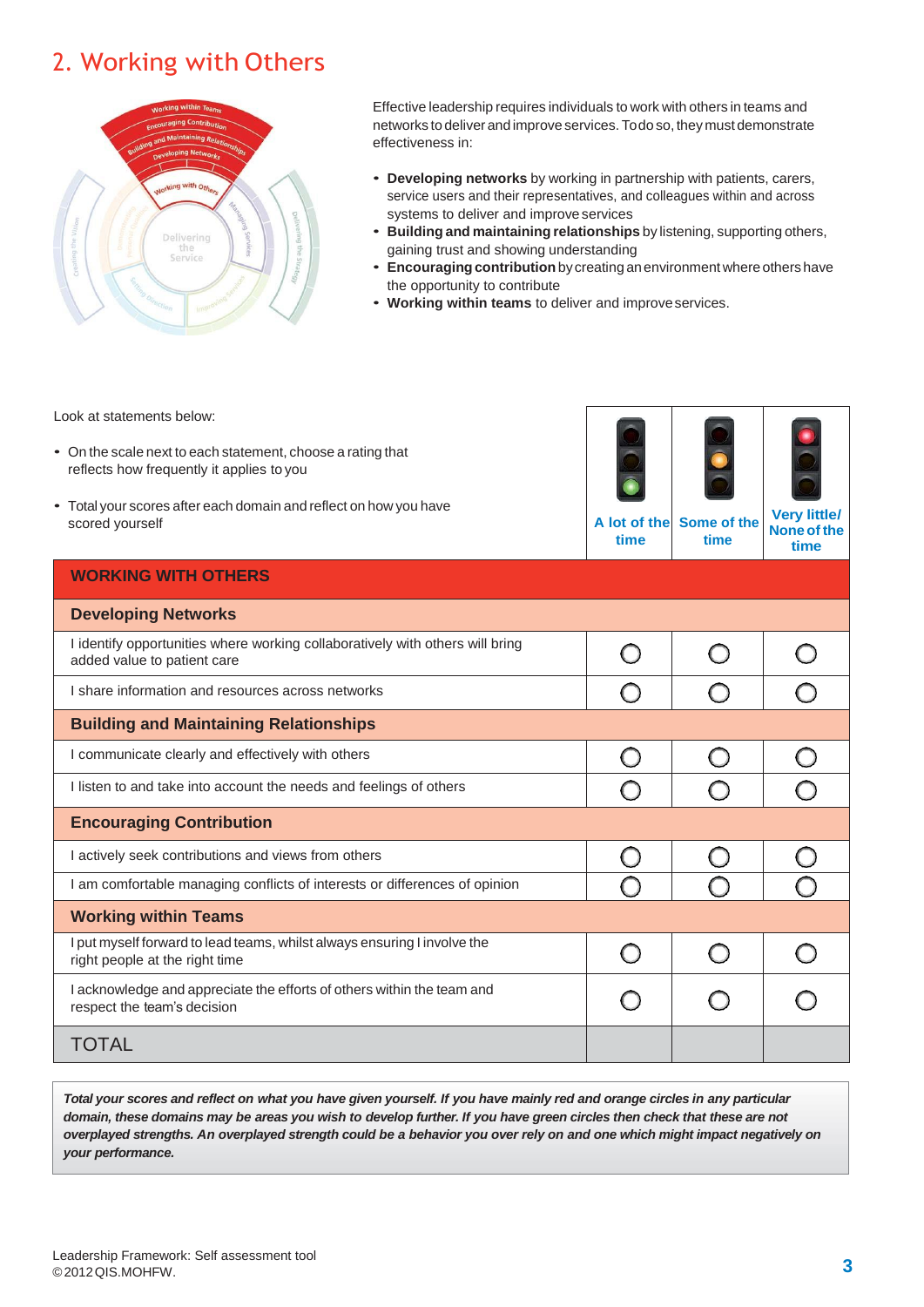### 3. Managing Services



Effective leadership requires individuals to focus on the success of the organization(s) in which they work. Todo so, they must be effective in:

- **Planning** by actively contributing to plans to achieve service goals
- **Managing resources** by knowing what resources are available and using their influence to ensure that resources are used efficiently and safely, and reflect the diversity of needs
- **Managing people** by providing direction, reviewing performance, motivating others, and promoting equality and diversity
- **Managing performance** by holding themselves and others accountable for service outcomes.

Look at statements below:

- On the scale next to each statement, choose a rating that reflects how frequently it applies to you
- Total your scores after each domain and reflect on how you have scored yourself **A** lot of the **A** lot of the **A** lot of the **A** lot of the **A** lot of the **A** lot of the **A** lot of the **A**



**time Some of the time Noneofthe**

|                                                                                     | ume | ume | time |
|-------------------------------------------------------------------------------------|-----|-----|------|
| <b>MANAGING SERVICES</b>                                                            |     |     |      |
| <b>Planning</b>                                                                     |     |     |      |
| I use feedback from patients, service users and colleagues when<br>developing plans |     |     |      |
| I assess the available options in terms of benefits and risks                       |     |     |      |
| <b>Managing Resources</b>                                                           |     |     |      |
| I deliver safe and effective services within the allocated resource                 |     |     |      |
| I take action when resources are not being used efficiently and effectively         |     |     |      |
| <b>Managing People</b>                                                              |     |     |      |
| I support team members in developing their roles and responsibilities               |     |     |      |
| I provide others with clear purpose and direction                                   |     |     |      |
| <b>Managing Performance</b>                                                         |     |     |      |
| I analyse information from a range of sources about performance                     |     |     |      |
| I take action to improve performance                                                |     |     |      |
| TOTAL                                                                               |     |     |      |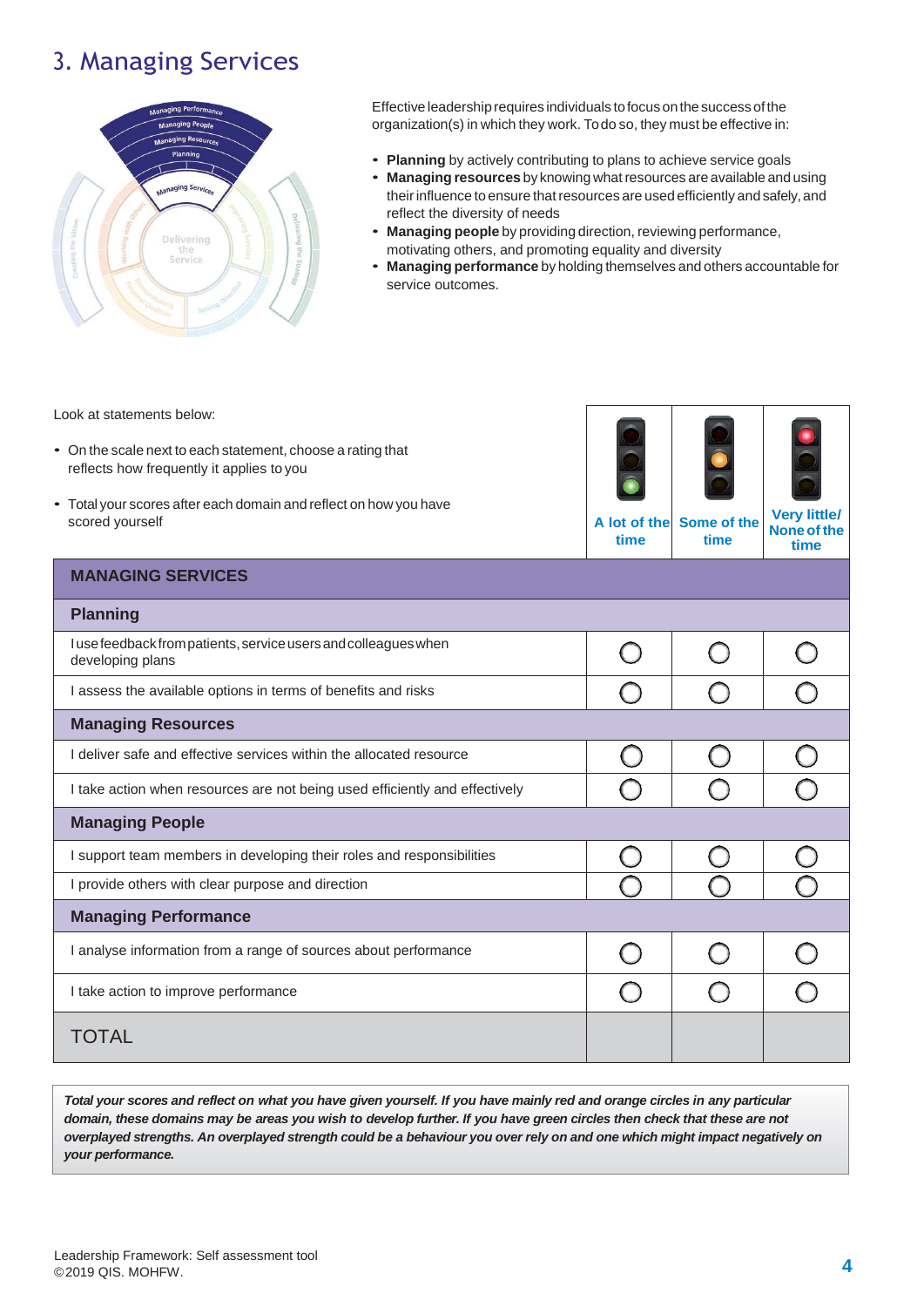### 4. Improving Services



Effective leadership requires individuals to make a real difference to people's health by delivering high quality services and by developing improvements to services. To do so, they must demonstrate effective in:

- **Ensuring patient safety** by assessing and managing risk to patients associated with service developments, balancing economic consideration with the need for patient safety
- **Critically evaluating** by being able to think analytically, conceptually and to identify where services can be improved, working individually or as part of a team
- **Encouraging improvement and innovation** by creating a climate of continuous service improvement
- **Facilitatingtransformation**byactivelycontributing tochangeprocesses that lead to improving healthcare.

Look at statements below:

- On the scale next to each statement, choose a rating that reflects how frequently it applies to you
- Total your scores after each domain and reflect on how you have scored yourself **A** lot of the **A** lot of the **A** lot of the **A** lot of the **A** lot of the **A** lot of the **A** lot of the **A**



**time Some of the time**

**None of the time**

#### **IMPROVING SERVICES**

| <b>Ensuring Patient Safety</b>                                                                              |  |  |
|-------------------------------------------------------------------------------------------------------------|--|--|
| I take action when I notice shortfalls in patient safety                                                    |  |  |
| I review practice to improve patient safety and minimise risk                                               |  |  |
| <b>Critically Evaluating</b>                                                                                |  |  |
| I use feedback from patients, carers and service users to contribute to<br>improvements in service delivery |  |  |
| I work with others to constructively evaluate our services                                                  |  |  |
| <b>Encouraging Improvement and Innovation</b>                                                               |  |  |
| I put forward ideas to improve the quality of services                                                      |  |  |
| I encourage debate about new ideas with a wide range of people                                              |  |  |
| <b>Facilitating Transformation</b>                                                                          |  |  |
| I articulate the need for change and its impact on people and services                                      |  |  |
| I focus myself and motivate others to ensure change happens                                                 |  |  |
| <b>TOTAL</b>                                                                                                |  |  |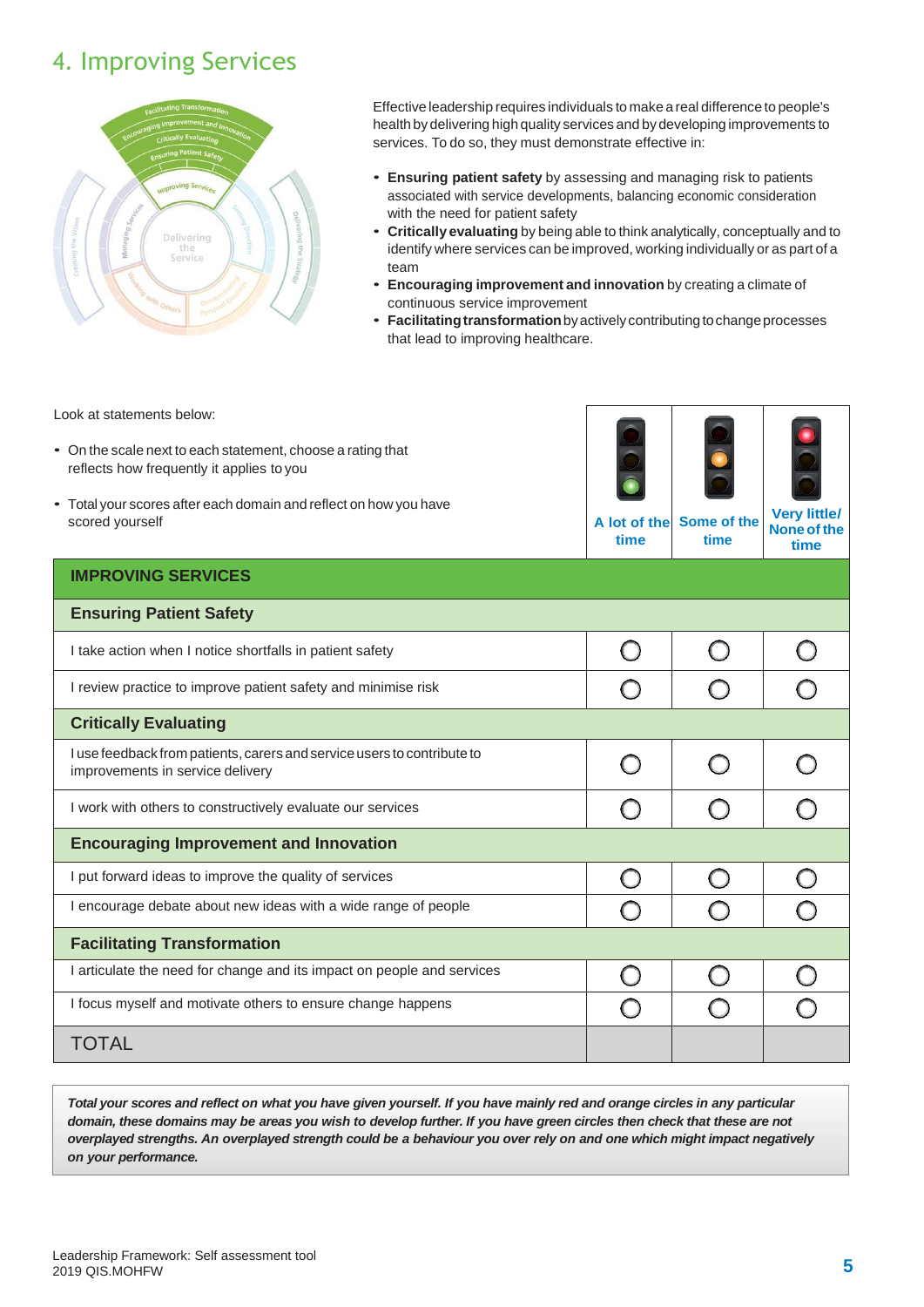## 5. Setting Direction



Effective leadership requires individuals to contribute to the strategy and aspirations of the organisation and act in a manner consistent with its values. To do so, they must demonstrate effective in:

- **Identifying the contexts for change** by being aware of the range of factors to be taken into account
- **Applying knowledge and evidence** by gathering information to produce anevidence-basedchallenge tosystemsandprocesses inordertoidentify opportunities for service improvements
- **Making decisions** using their values, and the evidence, to make good decisions
- **Evaluatingimpact**bymeasuring andevaluatingoutcomes,takingcorrective action where necessary and by being held to account for their decisions.

Look at statements below:

- On the scale next to each statement, choose a rating that reflects how frequently it applies to you
- Total your scores after each domain and reflect on how you have scored yourself **A** lot of the **A** lot of the **A** lot of the **A** lot of the **A** lot of the **A**



**time Some of the time**

**Very little/ Noneofthe time**

#### **SETTING DIRECTION**

| <b>Identifying the Contexts for Change</b>                                                                                  |  |  |
|-----------------------------------------------------------------------------------------------------------------------------|--|--|
| I identify the drivers of change (e.g. political, social, technical, economic,<br>organisational, professional environment) |  |  |
| I anticipate future challenges that will create the need for change and<br>communicate these to others                      |  |  |
| <b>Applying Knowledge and Evidence</b>                                                                                      |  |  |
| I use data and information to suggest improvements to services                                                              |  |  |
| I influence others to use knowledge and evidence to achieve best practice                                                   |  |  |
| <b>Making Decisions</b>                                                                                                     |  |  |
| I consult with key people and groups when making decisions taking into<br>account the values and priorities of the service  |  |  |
| l actively engage in formal and informal decision-making processes about<br>the future of services                          |  |  |
| <b>Evaluating Impact</b>                                                                                                    |  |  |
| I take responsibility for embedding new approaches into working practices                                                   |  |  |
| I evaluate the impact of changes on patients and service delivery                                                           |  |  |
| TOTAL                                                                                                                       |  |  |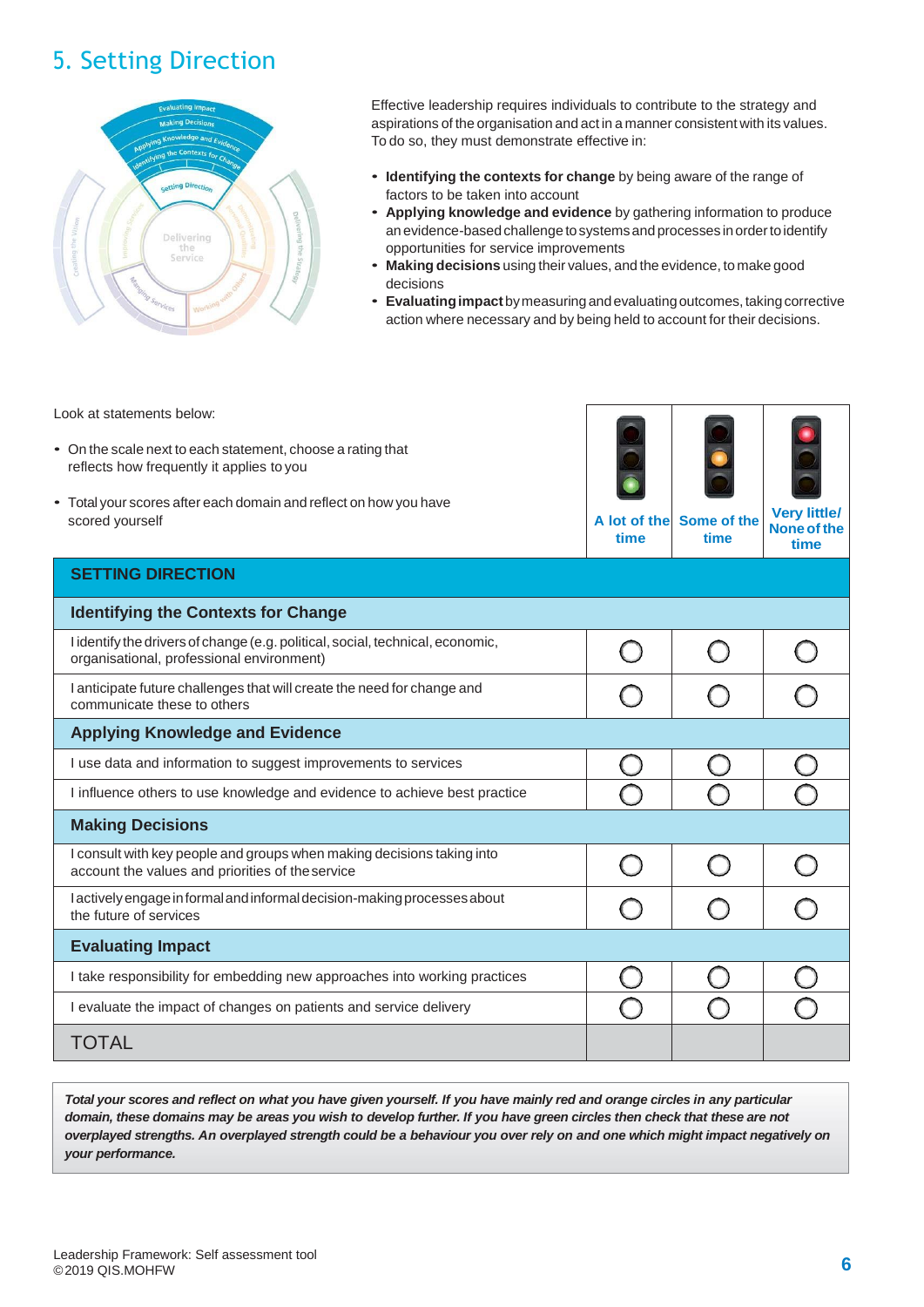## 6. Creating the Vision



Effective leadership involves creating a compelling vision for the future, and communicatingthiswithinandacrossorganisations.Thisrequiresindividualsto demonstrate effectiveness in:

- **Developing the vision** of the organization, looking to the future to determine the direction for the organization
- **Influencing the vision of** the wider healthcare system by working with partners across organizations
- **Communicating the vision** and motivating others to work towards achieving it
- **Embodying the vision** by behaving in ways which are consistent with the vision and values of the organization

**time**

Look at statements below:

- On the scale next to each statement, choose a rating that reflects how frequently it applies to you
- Total your scores after each domain and reflect on how you have scored yourself **A** lot of the **A** lot of the **A** lot of the **A**



**time**

**Noneofthe time**

|  | <b>CREATING THE VISION</b> |  |
|--|----------------------------|--|
|  |                            |  |

| Developing the Vision for the Organization                                                                      |  |  |
|-----------------------------------------------------------------------------------------------------------------|--|--|
| I actively engage with others (including patients and public) to determine<br>the direction of the organization |  |  |
| I take into account the full range of factors that will impact upon the<br>future of health and care services   |  |  |
| Influencing the Vision of the Wider Healthcare System                                                           |  |  |
| I look for opportunities to engage in debate about the future of healthcare                                     |  |  |
| I influence key decision makers who determine future government policy<br>that impacts the NHS and its services |  |  |
| <b>Communicating the Vision</b>                                                                                 |  |  |
| I communicate the vision with enthusiasm and clarity                                                            |  |  |
| I take time to build critical support for the vision                                                            |  |  |
| <b>Embodying the Vision</b>                                                                                     |  |  |
| I show confidence, commitment and passion for the vision in my day to day actions                               |  |  |
| I challenge behaviours, symbols & rituals which are not consistent with the vision                              |  |  |
| TOTAL                                                                                                           |  |  |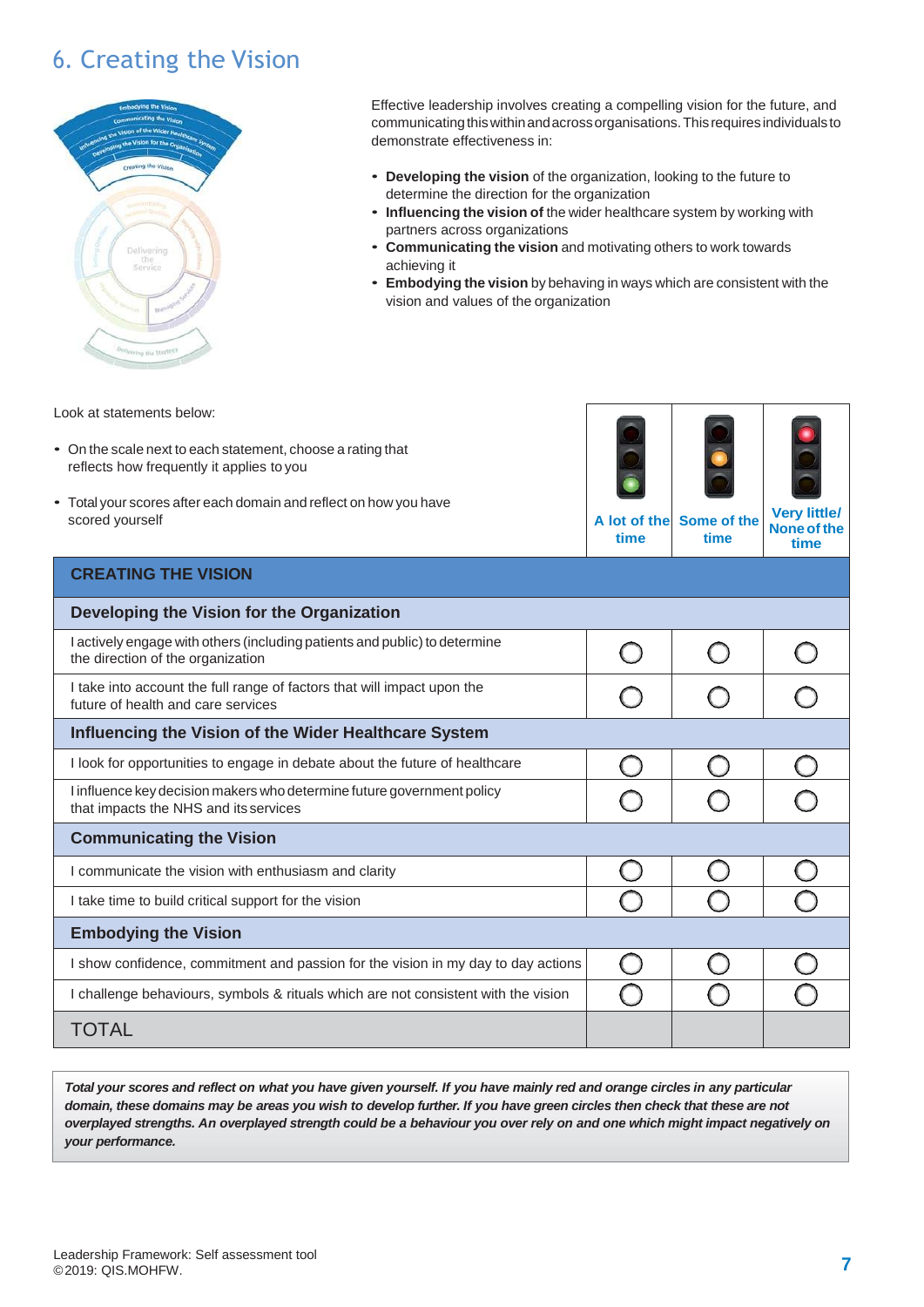## 7. Delivering the Strategy



Effective leadership involves delivering the strategy by developing and agreeing strategic plans that place patient care at the heart of the service, and ensuring that these are translated into achievable operational plans. This requires individuals to demonstrate effectiveness in:

- **Framing the strategy** by identifying strategic options for the organization and drawing upon a wide range of information, knowledge and experience
- **Developing the strategy** by engaging with colleagues and key stakeholders
- **Implementing the strategy** by organizing, managing and assuming the risks of the organization
- **Embedding the strategy**by ensuring that strategic plans are achieved and sustained.

Look at statements below:

- On the scale next to each statement, choose a rating that reflects how frequently it applies to you
- Total your scores after each domain and reflect on how you have scored yourself **A lot of the**



**time Some of the time**

| time | <b>Very little/</b><br>e of the None of the<br>time |
|------|-----------------------------------------------------|
|      |                                                     |

| <b>DELIVERING THE STRATEGY</b>                                                                          |  |  |
|---------------------------------------------------------------------------------------------------------|--|--|
| <b>Framing the Strategy</b>                                                                             |  |  |
| I draw on relevant thinking and best practice to inform strategy development                            |  |  |
| I use an understanding of the history and culture of the organization to<br>create a realistic strategy |  |  |
| <b>Developing the Strategy</b>                                                                          |  |  |
| I engage with a wide range of stakeholders when formulating strategic plans                             |  |  |
| I mitigate uncertainties and risks associated with strategic choices                                    |  |  |
| <b>Implementing the Strategy</b>                                                                        |  |  |
| I ensure strategic plans are translated into workable operational plans                                 |  |  |
| I establish clear accountabilities for delivery of all elements of the strategy                         |  |  |
| <b>Embedding the Strategy</b>                                                                           |  |  |
| I help others to overcome obstacles and challenges in delivering the strategy                           |  |  |
| I monitor progress of the strategic outcomes and make adjustments where necessary                       |  |  |
| TOTAL                                                                                                   |  |  |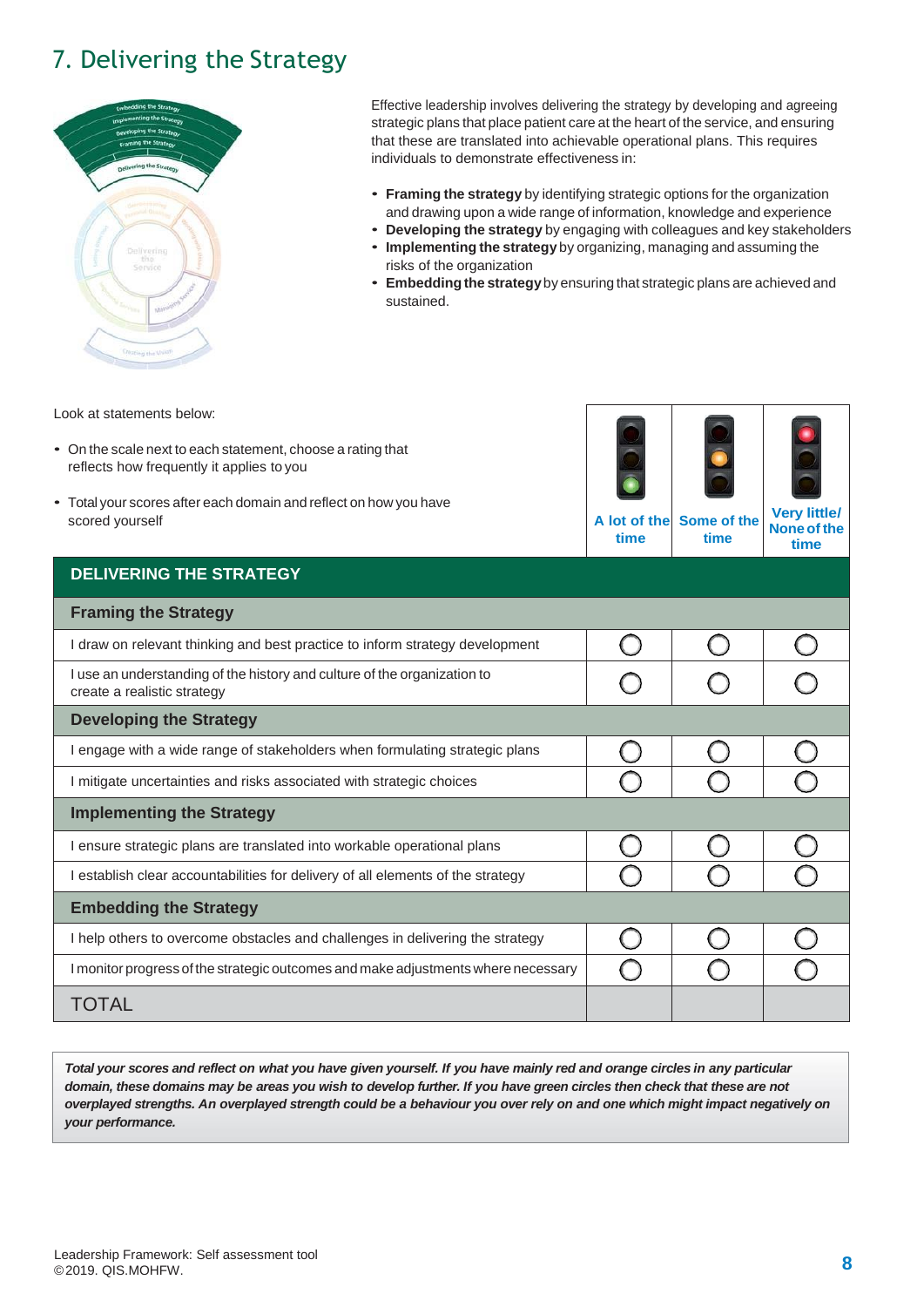### **Next Steps**

Having completed your self assessment, we would encourage you to discuss your results with your team members, mentor or trusted colleague.

Next, you may wish to develop a personal action plan to help you consolidate your development areas. An action plan template is available on the next page.

#### **Hints and tips on action planning**

- DefineyouractionplaninSMARTterms (Specific,Measurable,Action oriented,RealisticandTimebound).Thiswillhelp you reach your goals.
- Identify individuals you want to talk to about your action plan and who can help you make it happen.
- Assess potential obstacles and how you might be able to overcome these.
- Think about how you can utilise your strengths to help you reach your goals.
- Identify resources that are available to you or that you will need to obtain in order to achieve your goal e.g.what resources (internal, external) can you draw upon in order to reach yourgoal?
- Write action steps to help you reach your goal and assign a completion date to each one.
- Set a date to evaluate your progress towards your goal.



#### *IMPORTANT!*

If you wish to refer back to this document at any point, please save a copy to your computer or print in the *usual way. For confidentiality reasons, the information you have input will not be saved on this website.*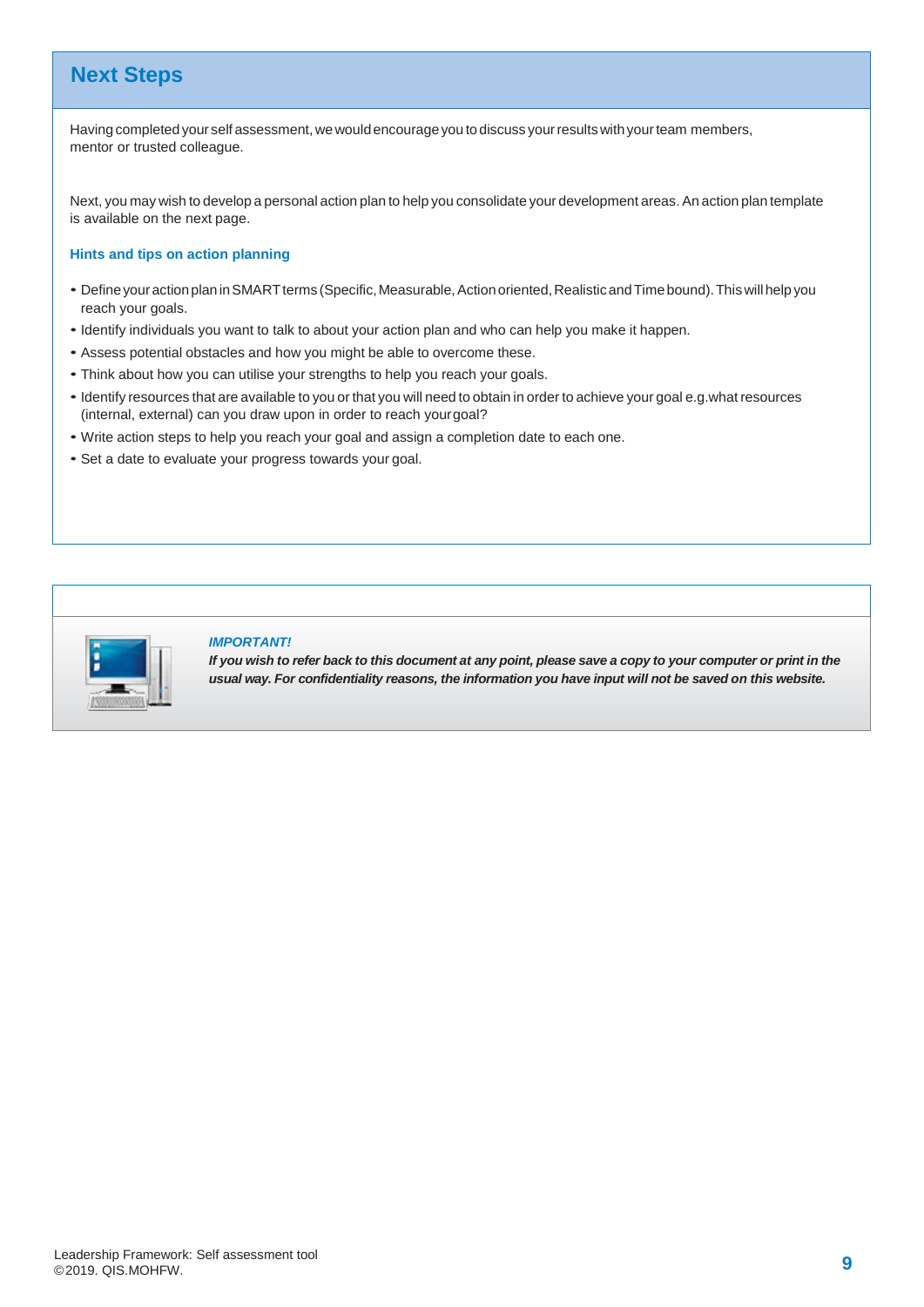# Personal Action Plan

Please read the hints and tips on action planning given on page 9 before starting your action plan.

### Action Plan - part one

| <b>Key strengths</b>                                           |  |
|----------------------------------------------------------------|--|
| Please summarise<br>your key strengths<br>Max characters (750) |  |

| <b>Key priorities</b>                                                  |  |
|------------------------------------------------------------------------|--|
| Please summarise your key<br>development needs<br>Max characters (750) |  |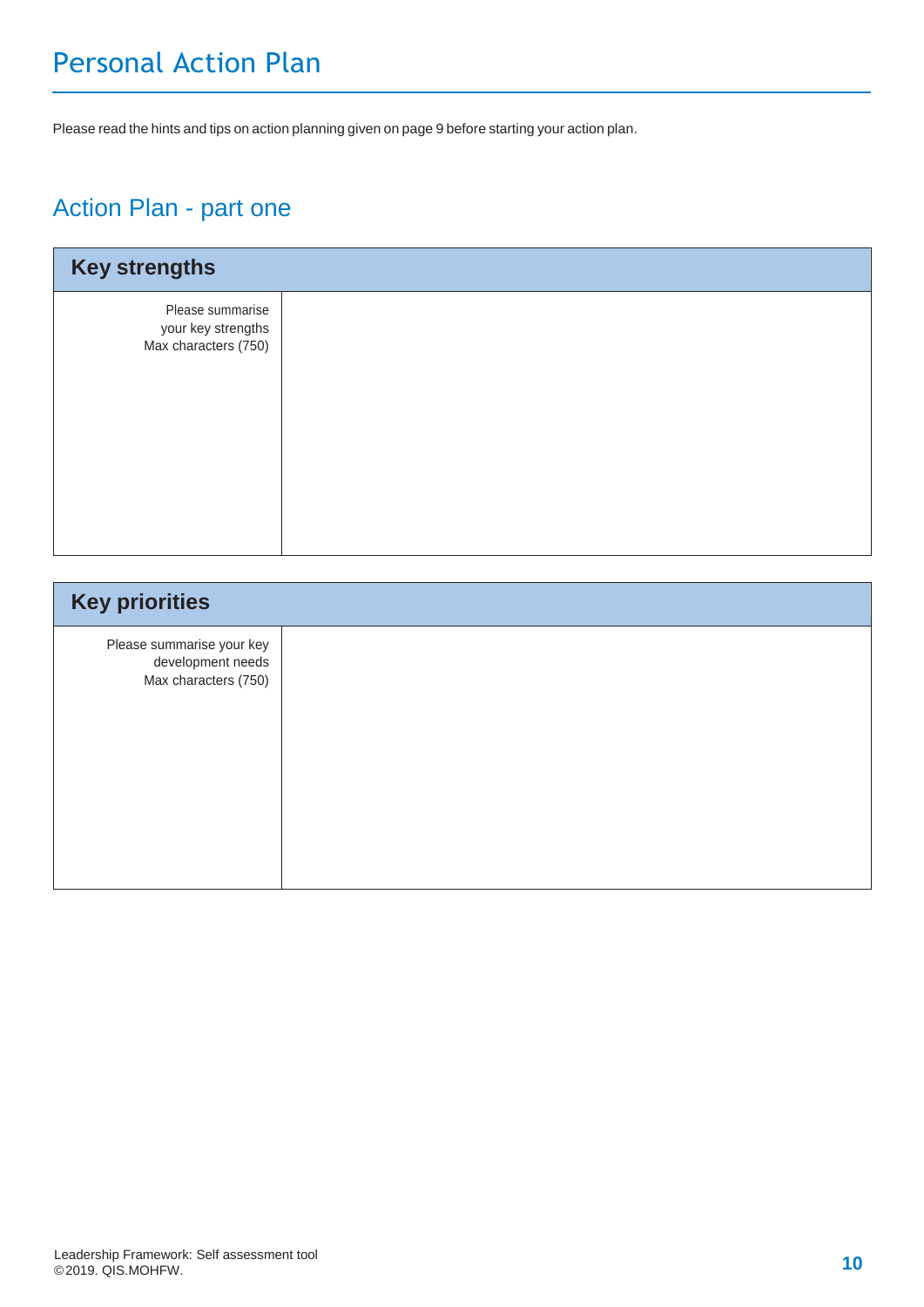# Action Plan - part one continued

| <b>Development Need:</b>                                                                  |  |
|-------------------------------------------------------------------------------------------|--|
| Reason for choosing<br>Max characters (750)                                               |  |
| Goal<br>Max characters (750)<br>Describe the desired new<br>behaviour in SMART terms      |  |
| <b>Benefits</b><br>Max characters (750)<br>Describe the benefits<br>of reaching this goal |  |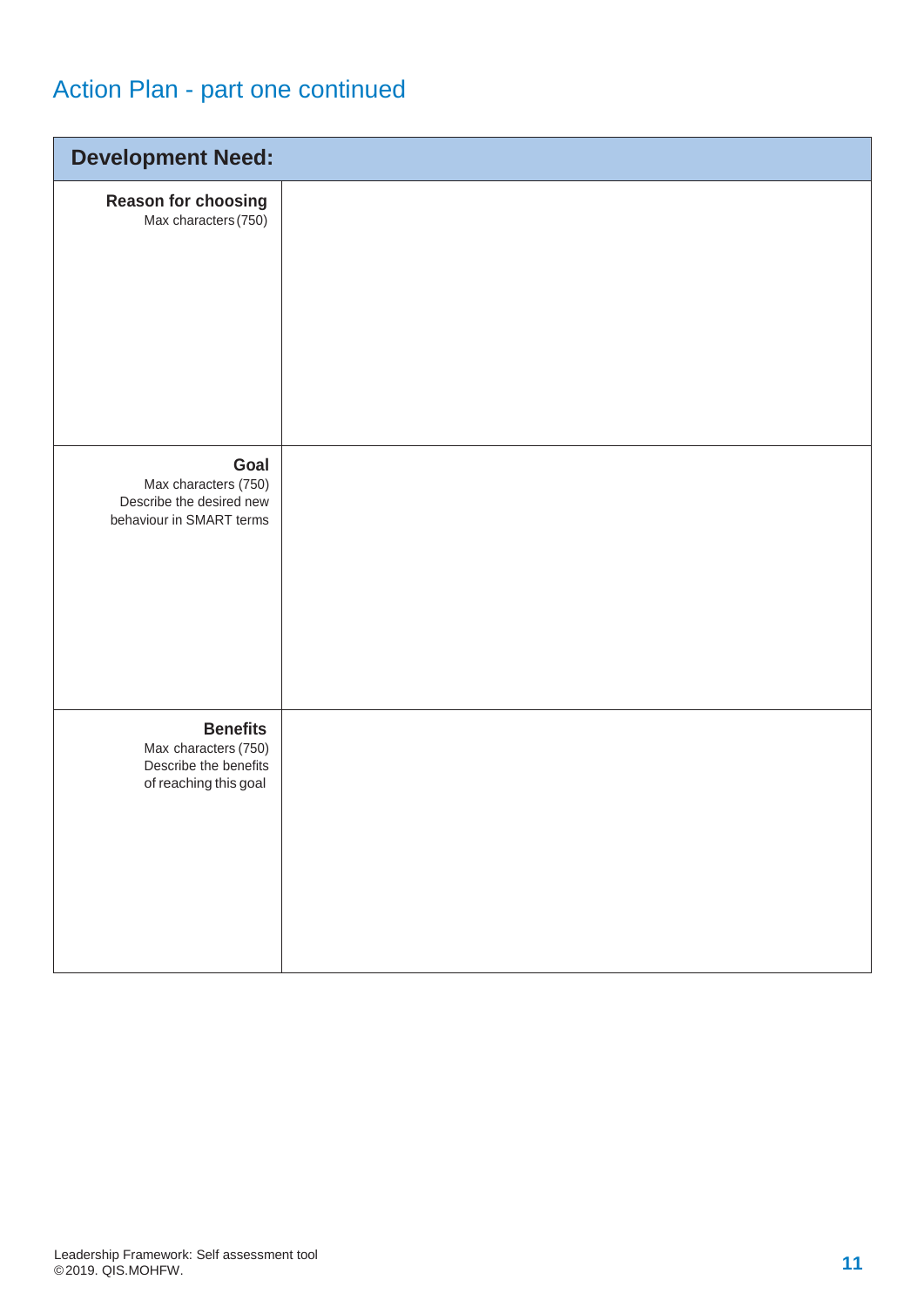# Action Plan - part one continued

| <b>Development Need</b>                                                                                   |  |
|-----------------------------------------------------------------------------------------------------------|--|
| <b>Risks</b><br>Max characters (750)<br>Outline any risks that might be<br>involved in reaching this goal |  |
| <b>Obstacles</b><br>Max characters (500)<br>Outline any potential obstacles                               |  |
| How are you going<br>to over come them?<br>Max characters (500)                                           |  |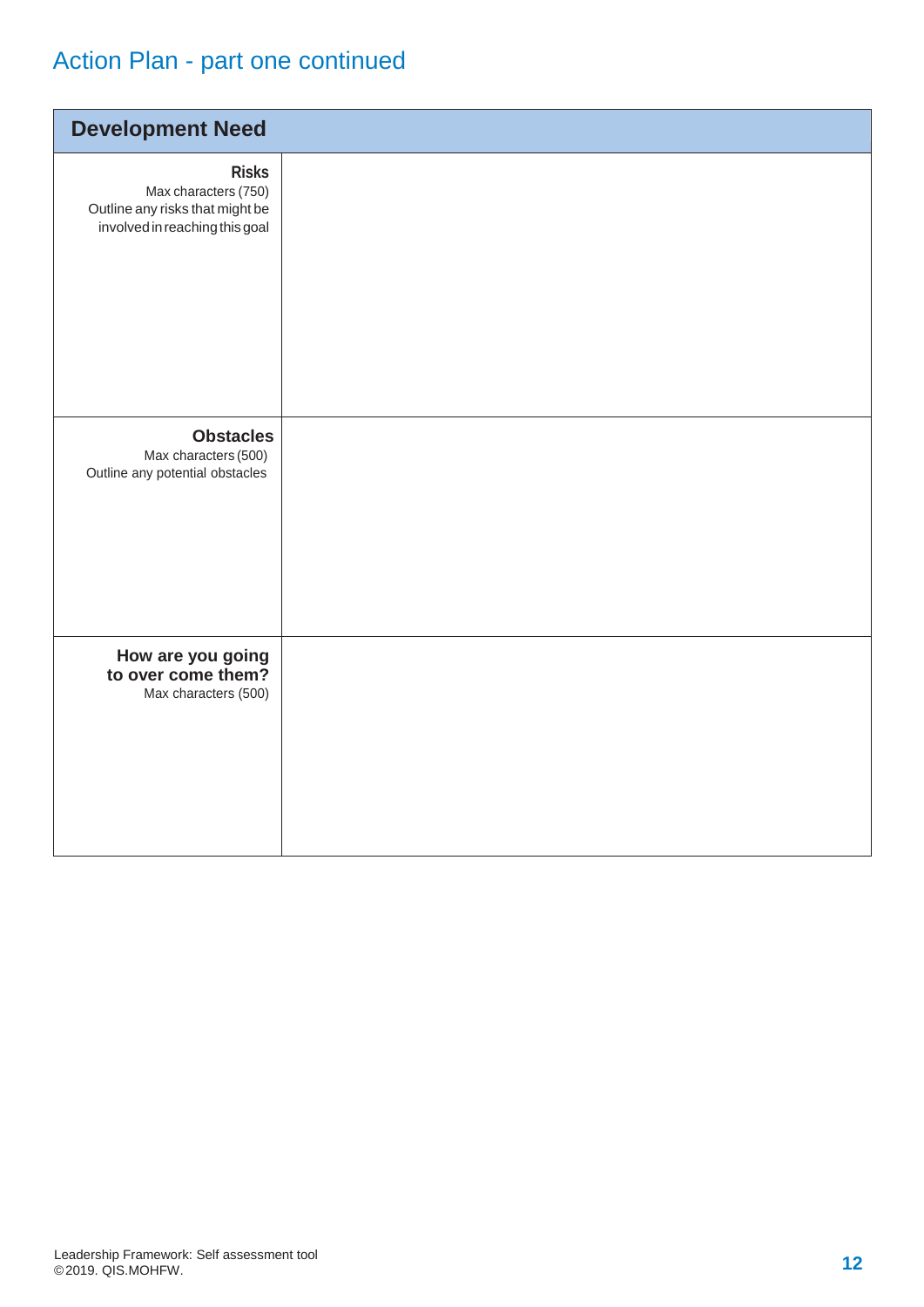# Action Plan - part one continued

| <b>Development Need</b>                              |  |
|------------------------------------------------------|--|
| Resources/<br>support needed<br>Max characters (750) |  |
| Where available?<br>Max characters (750)             |  |